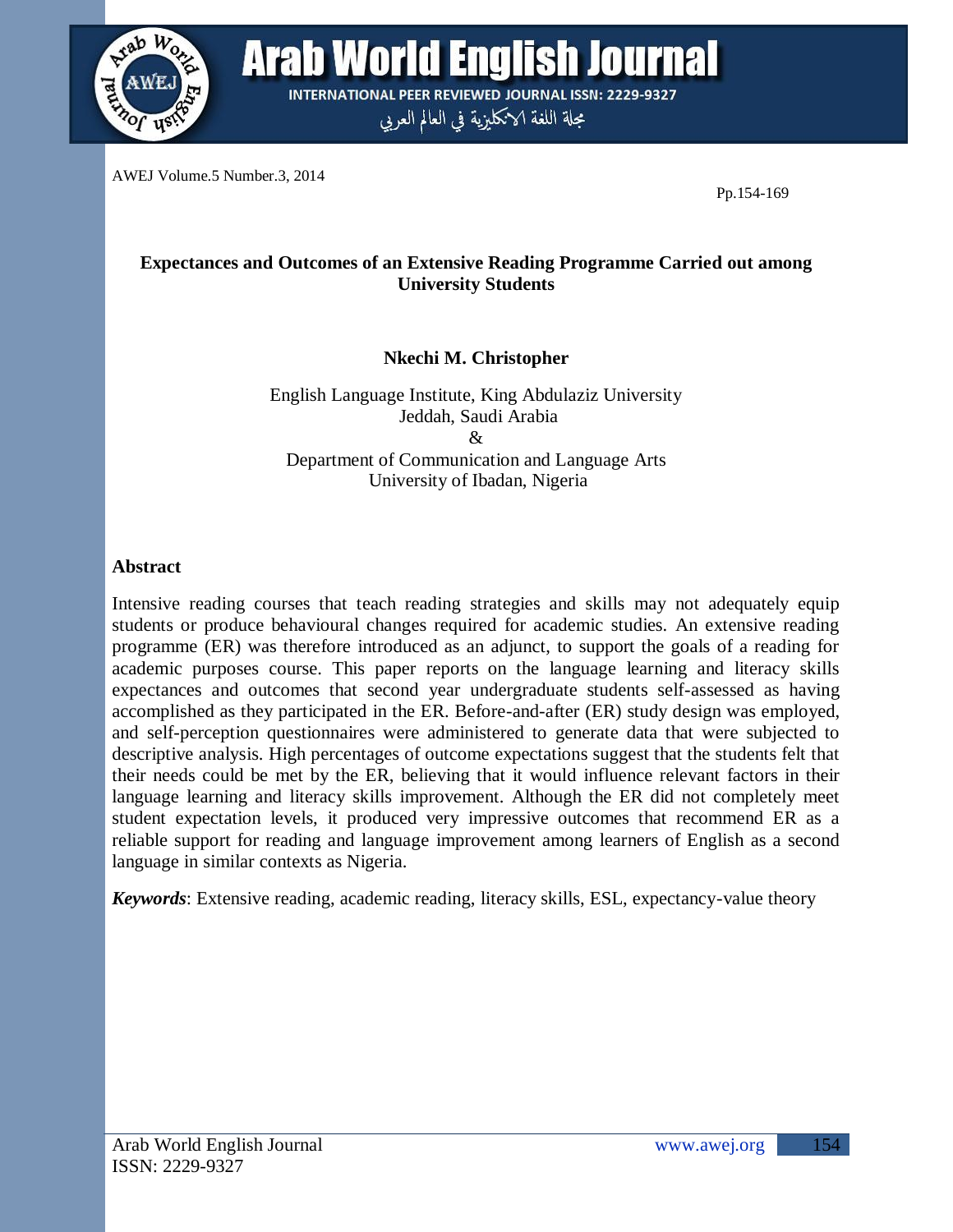## **Introduction**

Reading extensively improves reading comprehension, and those who read voluntary tend to perform better academically (Commeyras & Inyega, 2007) than those who do not. Studies (Day, 2011) reveal that learners in extensive reading (ER) programmes cultivate a love for reading, develop multi-dimensionally in their reading abilities, as well as grow in language use. ER helps learners to increase reading speed and fluency (Taguchi, Takayasu-Maass & Gorsuch, 2004). Moreover, McKenna (2001) observes that good and poor readers show more distinct difference in attitude towards recreational reading than attitudes towards academic reading. These claims advised the inclusion of an extensive reading programme as a supplement to a regular Reading for Academic Purposes course to afford a set of second year undergraduate students an opportunity to improve their language and literacy skills meaningfully. It was also hoped that students' experience in the exercise could cure students' apathy towards reading, and positively affect their reading attitudes and motivation as they improved on their competences.

This article reports on language learning and literacy skills improvement expectations and outcomes as assessed by the participants themselves. The study is exploratory rather than experimental. No tests were conducted to find out students' literacy or language competence levels before or after the reading exercise. Further, students were their own judges of what they benefitted from the extensive reading programme. Before-and-after programme self-perception questionnaires were used to elicit students' assessment of gains derived from participating in extensive reading programme activities.

## **Literature review**

The practicality of ER in language learning observed over the years since 1980 (Furr, 2011) could not be ignored, particularly because English learners develop diverse domains of their language competence by participating in literature/reading circles. This review highlights the relevance of ER in improving language skills proficiency, reading in particular. And because the ER programme on which this study is based invited participants to anticipate the outcome of the exercise, works on expectancy-value theory in reading are briefly reviewed.

# *Extensive reading and language skills development*

ER programmes engender positive attitude towards English language learning and motivate learners to indulge in tasks that would help them become more proficient in the language. In both ESL and EFL situations, ER is employed to enhance global language development or to focus on particular aspects of learning, reading, language or communicative competence improvement, particularly vocabulary acquisition. Learners improve their language proficiency the more they interact in the language in different media and modes. Extensive reading exposes learners to various linguistic elements and language in use; so that they are able to learn words and structural rules (Tran, 2006).

Words encode concepts and semantic propositions (Toledo & Salager-Meyer, 2009). Therefore, vocabulary knowledge is considered a determining factor in L2 reading and academic performance (August, Carlo, Lively, McLaughlin & Snow, 2006). A language user requires a large vocabulary size to interact in a language, especially in reading – Nations and Hirsh (1992) estimate that a 97-98% vocabulary coverage is required for making meaning from texts. ER programmes create avenues for learners to become conversant with sight and general vocabularies (Day, 2011) as they encounter familiar words over and over in text. Graded reading materials provide a cushion for learning new words in familiar language context. The Word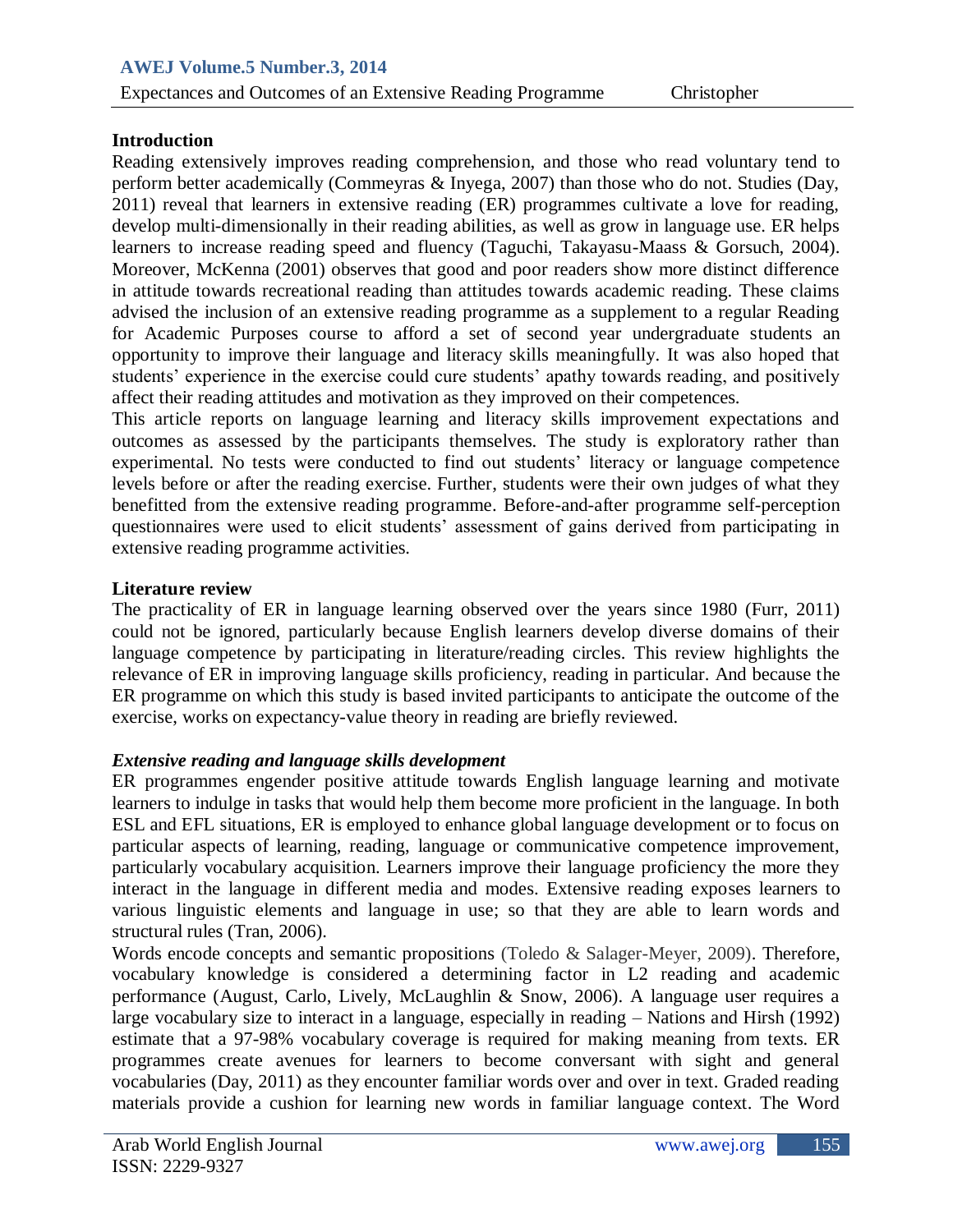Detective role in literature circles of ER programmes further focuses learner-reader attention on learning meanings of new words.

Beyond words, grammatical elements, idioms, cohesion devices (Tran, 2006) guide a reader in the negotiation of meaning (Nassaji, 2011). If learners need to encounter new words ten to twenty times to really acquire them, they should see grammatical rules in use for thousands of time to master them (ERF, 2011). Extensive and pleasurable reading not only exposes learners to words, but also deepens their understanding of how language works. They acquire implicit knowledge of discourse structures (Nassaji, 2011), the formal features and conventions of writing (Dupuy, 2006), as they read whole texts.

Integration of all language skills in the process is an appealing aspect of ER. It therefore supports growth in literacy and oracy skills, as well as fluency and accuracy in language use, as learners interact with the language in diverse modes and media when they read alone and when they participate in group discussions. ER gives learners the confidence to speak the language (Earnst-Slavit, Carrison and Speisman-Laughlin, 2009) by providing them with a message and giving them the urge to speak in group discussion (Fredricks, 2012). Earnst-Slavit et al. believe that confidence gained in communicating in English within the classroom in literature circles could encourage English language learners (ELLs) to use the language outside the classroom. Indeed Blanton, Pilonieta and Wood (2007, p. 230) adduce that "discussion is the primary way that reading knowledge, meanings, concepts, interpretations, and understandings are passed around and learned." Thus, ER ensures wholesome language experience in the learning of the English language.

Literacy circles is also employed for scaffolding reading strategies that students could apply in deconstructing content area texts. Blanton et al. (2007) found that this way of instruction benefitted all categories of learners (weak and strong). Further, such circles helped to integrate disengaged and frustrated adolescent readers and writers in the learning process (Casey, 2008).

The observed outcomes of ER programme over the years and across spectrum of learners have recommended its adoption by learning and national institutions. According to The Korean Extensive Reading Foundation (ERF, 2011), ER compliments intensive reading and aids reading fluency by consolidating and raising awareness of language elements taught under the latter. In line with this assertion, Mahmood (2011) found that ER changed students' writing and increased their desire to read when it was adopted by The Ministry of Education in Bahrain to support observed language needs of learners. Additional effects observed were changes in personality – such as the cultivation of confidence and positive attitudes towards learning. Prentice (2011) reported similar findings about ER outcomes in Jordan.

## *Expectancy-value* **theory of reading motivation**

The review so far, largely, has concentrated on language learners. The students in this study, on the other hand, already speak and learn in the English language. However, it has been observed over the years that such students lack adequate control of the language and therefore do not attain proficiency in English language skills to an extent commensurate with their level of education after graduation from the university. Moreover, experience shows that many students find it difficult to read any kind of books during their studies. Thus, it was hoped that the ER programme could create or increase the motivation to read in general, and to read academic books in particular among the students. Since an attempt was made in the study to measure the impact of the ER on motivation to read, a brief review on motivation and related concepts is carried out here.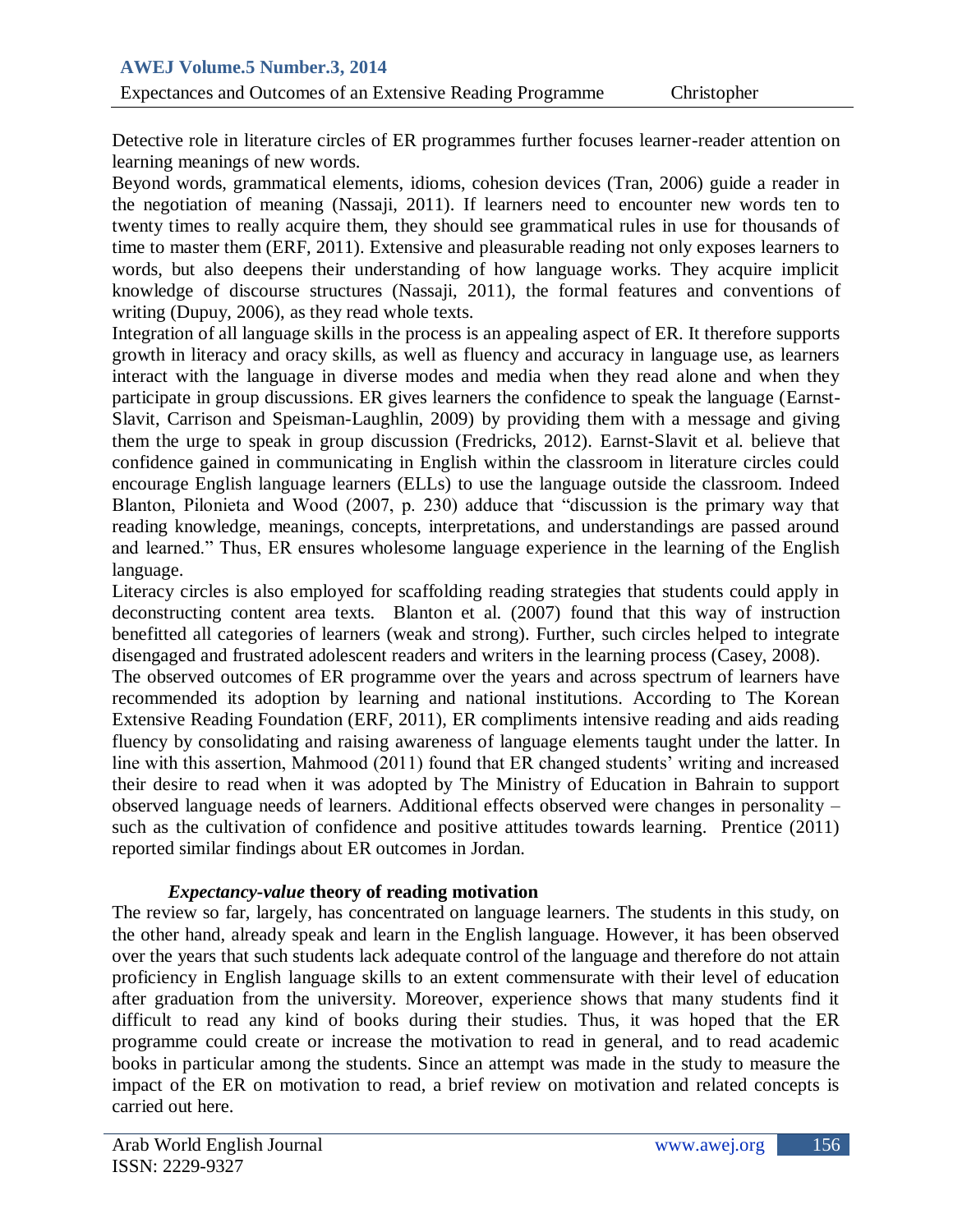## Expectances and Outcomes of an Extensive Reading Programme Christopher

Motivation is a critical factor in reading, because it determines whether an individual will take action or not (McKenna, Conradi, Lawrence & Jang, 2012), as well as the extent to which reading tasks are engaged. The "intensity of motivation is determined jointly by the learner's expectancy for success and by the incentive value of the goal" (Hootstein, 1994, p. 475). "By facilitating the persistence and intensity of performing activities" involved in reading, motivation increases reading competence (Schiefele, Schaffnern, Moller & Wigfield, 2012, p. 437). The amount and breath of one's reading impact reading competence, since the more one reads the better one becomes. It follows that students with low-level reading motivation may fail to develop their reading strategies and sub-skills optimally. On the other hand, if students with poor reading competence find materials suited for their level difficult to comprehend, this could constitute a de-motivating factor to reading. Thus, perceived reading self-efficacy and value or belief about the outcomes of reading could influence reading attitudes (McKenna 2001), "level of motivation, aspiration, and academic achievement" (Martinez, Kock & Cass 2011, p. 352) among students.

Outcome expectation (Schiefele et al., 2012) or outcome expectancies (Barkley 2006) result from beliefs that a given behaviour will produce desired outcomes. Barkley posits that the outcome for those who perceive that the completion of a task is very important is often very different from that of those who attempt the task with low outcome expectancy. By implication, students would indulge in reading and read engagingly only if they believe that the task is of any relevance to them. This proposition on an affect issue presupposes that the student has, to a large extent, control of the cognitive aspect of reading competence. However, where reading competence is poor, other attributes of reading could also be low.

Having been educated in environments that offer very little in [non-academic] literacy activities and book availability, most individuals may fail to develop characteristics of literacy suited to reading at tertiary education level or for growth in different dimensions of reading. There are indications that many university students, having undergone elhi education with suboptimal exposure to prints and reading, failed to cultivate enough reading motivation, positive attitude towards reading or capacity for information-seeking and self-learning. Therefore, the term "struggling readers" in the Nigerian context may apply to a majority who have to read materials otherwise suited to their education level but which are not within their reading ability. This assertion is made bearing in mind that reading for comprehension is different from reading to pass examinations. Reading in general has become a chore to be avoided, or given minimal effort through rote-learning in order to pass examinations, rather than to learn in genuine ways. If students are to read with comprehension, they need support to cultivate reading strategies and sub-skills, habits, motivation and a positive attitude towards reading, even at university.

Much as the students in the ER programme were expected to enjoy their texts, the concern of this paper is the concurrent language learning and language skills improvement that students were to derive from ER related literacy activities. If a high value was placed on it, the more relevant the ER exercise would be in improving different dimensions of their reading experience and growth as well. Heath and Bryant (2000, p. 363) posit that the expectancy-value theory implies that "people orient themselves to the world according to their expectations (beliefs) and evaluations." Consequently, in line with the use and gratification theory, the authors argue that "the products of belief (expectations) and evaluation influence the seeking of gratifications, which in turn influence media consumption" (p. 363). One would expect that students' assessment of ongoing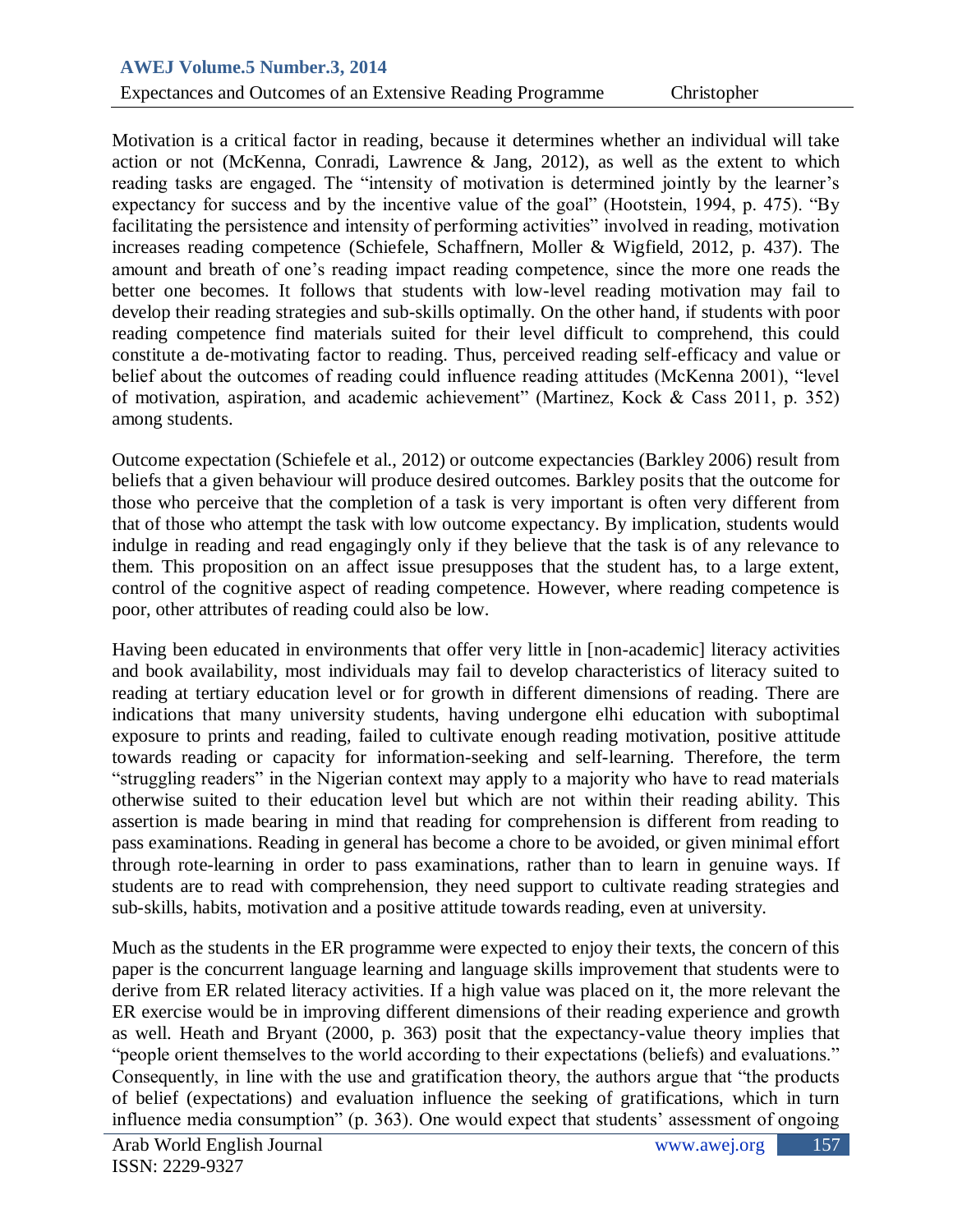literacy activities as gratifying (outcomes), or otherwise, would influence perception, attitude and behavioural patterns about reading, and therefore the extent of engagement with future tasks at different points in the ER programme. This would ultimately determine outcome produced.

Students were expected to grow in various dimensions of reading, in both cognitive and affective areas during the ER exercise. It was hoped that they would pick up reading sub-skills and strategies as well as find reading and information gaining pleasurable. This study investigates how much they identified with the benefits of ER (expectation) and the gains that they made (outcomes) ultimately. Did they grow in these areas of language and literacy competence that past studies (Day, 2011, p. 14) associated with ER: vocabulary range and knowledge, writing skills, positive motivation and attitudes towards reading, speaking proficiency, listening proficiency and grammar?

## **Methodology**

In this non-experimental classroom research, a before-and-after design was adopted and questionnaires were administered to second year undergraduate students that participated in an extensive reading programme (ER). ER was introduced for practice and as a supplement to a reading for academic purposes course; as a means of reading competence improvement rather than as a research project. Thus, students were not grouped into experimental and control groups, but treated as a whole group. The study became necessary to verify the lecturer's assumptions about students' reading attributes, on the one hand, and on the other, the efficacy of an ER programme in helping students develop/improve cognitive and affective aspects of language and literacy skills. It turned out that some students were already aware that they needed support to improve relevant skills beyond what the core-course, being theoretical, could afford them.

In addition to what teachers think about students' performance, their view of themselves is important in their growth. Specifically, the ER programme could have a long-lasting impact, and in fact become a life-changing experience for some, if students themselves assess the literacy activities they participated in as instrumental in their growth. Further, considering that students' composite growth, academic and language competence, would derive from input from their diverse curriculums and extra-curricular activities, they, rather than tests, were considered the best judges of the benefits they gained from the ER exercise. Thus, a pre-ER questionnaire was administered to explore the expectancy-value beliefs that they brought into the reading programme. The post-ER questionnaire, which was similar to the pre-ER questionnaire, gave the students the opportunity to evaluate what they had actually gained. It seems to me that students became more aware of what they could gain from ER when they completed the pre-ER questionnaire, and this could have activated their task value beliefs (Schiefele et al., 2012) on relevant language and literacy skills at the outset. This in a way made them their own observers, implicitly, regulating and monitoring their own progress (Klingner & Edwards, 2006), which they were able to evaluate in the post-ER questionnaire.

Under the ER programme, each of 96 students read three-four books (page range: 110–299) out of ten titles selected off bookshop shelves by class representatives. At the beginning, each student purchased the book that fell to their group, and after each round of reading, books were reassigned/rotated. The reason students had limited choice, unlike in typical ER practice (Day, 2011, Furr, 2011), was the absence of a relevant library. Further, the number of books had to be limited to what could be taken early in the semester, since the ER was an extra activity that did not attract academic credit in itself.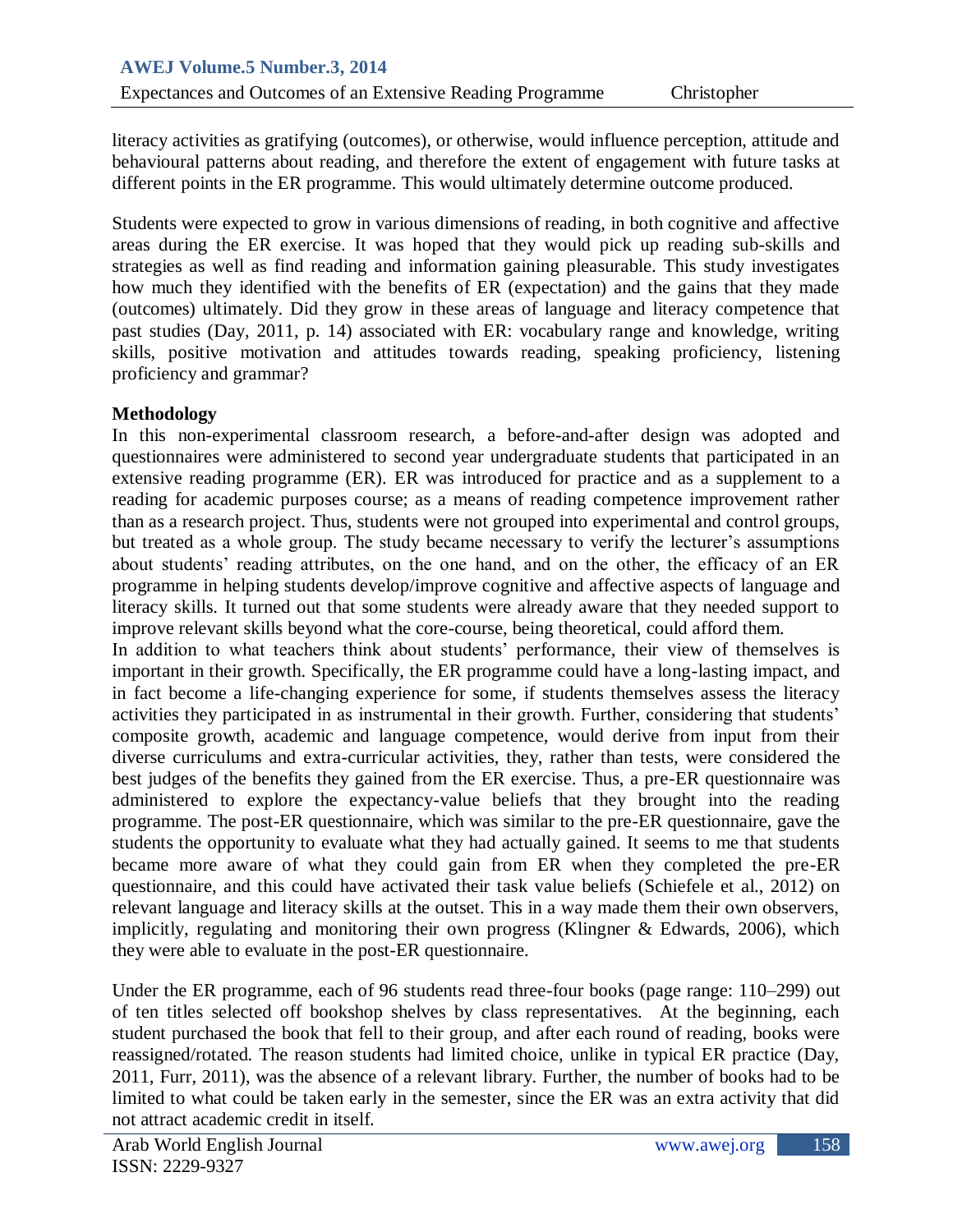## Expectances and Outcomes of an Extensive Reading Programme Christopher

The students did their best to read books assigned them (and were able to evaluate different writing and publishing elements). Since they had limited time to read, and needed to learn to apply different reading sub-skills, they were asked to read as fast as possible and target general understanding of a book. After the period assigned for reading each selection, the class met at the same hour to discuss respective books in pre-arranged groups. Each person served an earlier assigned role of Team Leader (e.g., prepared general questions about the story), Word Detective (picked 10 new words and explains their meaning in context to group), Connector (connected story world with real life experience), Summariser, Passage Picker (presented important passages in story), or Culture Collector (optional – compared culture in story with own culture). The students embraced the challenging introduction, and enjoyed a sense of control as they discussed their reading in groups with little or no interference from their lecturer.

The "before" or pre-ER questionnaire was administered to ascertain students' perception of outcome expectancies prior to their ER experience; and the "after" or post-ER questionnaire elicited outcomes produced. Both questionnaires were similar, differing only in the use of tense – while the pre-ER used future tense to express expectation (e.g. [Prefix: "Right now I know that the reading programme will…" – "It will enhance my writing skill."), the post-ER used past tense to express achievement (e.g. "It enhanced my writing skill."). The pre-ER anticipations constitute students' expectations or outcome expectancies (also expectancy-value beliefs) of the ER and the post-ER self-assessment indicate the outcomes produced.

The relevant section of the questionnaires had 12 items with five Likert-scaled options:

- **Certainly not** *Low*
- $\blacksquare$  Not so sure
- Don't know
- $\blacksquare$  Sure
- Very sure *High*

Students indicated in the pre-ER questionnaire how certain they were that the ER would bring improvement in their language and literacy skills, while in the post-ER questionnaire they assessed the extent they perceived that they benefitted from the ER. In addition, an open-ended question in both instruments invited students to comment freely on the exercise.

There was an (unexpected) interval of three months between the two questionnaires occasioned by an unexpected extension of the semester following a sudden shut down of the university after student demonstration. This, nonetheless, did not affect the study, but rather created opportunity for examining the impact of the ER exercise on students' reading behaviour, for example, an observed increase in voluntary reading. The study questionnaires were administered during regular class hours under the supervision of the lecturer. In both cases, students were not informed before hand that a questionnaire would be administered to them.

The findings of the study are presented using these research questions as a guide:

- 1. How did students accept suggested outcome expectancies?
- 2. To what extent did the extensive reading exercise influence language and literacy skills development among students?
- 3. How do outcomes produced compare with outcome expectancies?
- 4. What is the relationship between expectancy-value motivationof, and outcome produced by, the extensive reading exercise?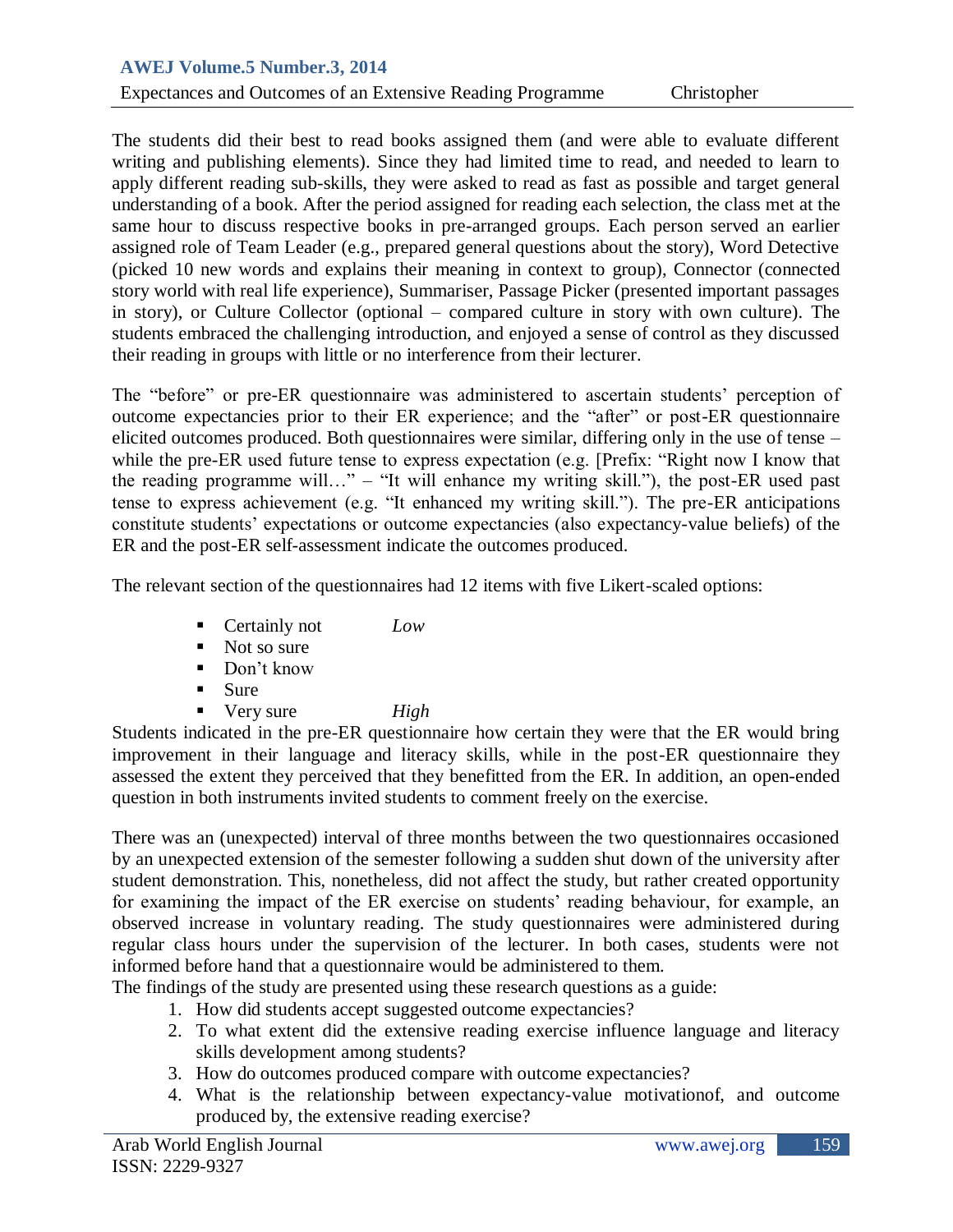## **Discussion of findings**

Contrary to expectation, students embraced a novel idea, the introduction of an extensive reading programme as an adjunct to a regular course, with very high expectations, anticipating that it would have positive impact on their language learning and literacy skills. Perhaps a weekend reading of their first text, before the administration of the pre-ER questionnaire, inspired their response. Below is a thematic summary of students' initial comments in the pre-ER questionnaire:

- a. Excitement: all 93 students in the study, but one (who complained that ER would take attention away from other academic work) expressed their excitement with this innovative addition
- b. Confessions of reading weaknesses, e.g. apathy towards reading
- c. Expected benefits
- d. Recommendations that ER be introduced at all university levels (in fact, every educational institution in the country).

Theme (c) is relevant in the examination of the expectation that students brought to the ER exercise, and is expatiated on in the discussion of the first research question.

## *Students' acceptance of suggested outcome expectancies*

The value that students placed on the ER exercise determined how much they exerted themselves in completing tasks (Barkley, 2006, Schiefele et al., 2012). Their response reveals the extent of involvement and yields a basis (or control) for evaluating the influence of ER on skills development. It establishes that a behaviour, reading, that could produce an effect, growth in language and literacy skills, took place. Table 1 shows that the majority of the class were either "sure" or "very sure" that the ER exercise would support their needs in language proficiency development.

| Language/literacy<br>skill              | Expectation<br>ER programme will                          | $Sure + Very sure$ |
|-----------------------------------------|-----------------------------------------------------------|--------------------|
| <b>LANGUAGE</b>                         | help me to increase my vocabulary                         | 92.0               |
| <b>LEARNING</b>                         | I will gain better knowledge of grammar                   | 87.0               |
|                                         | improve my language proficiency                           | 95.6               |
|                                         | make it easier to understand lectures (Listening)         | 59.4               |
| <b>LANGUAGE</b><br><b>PROFICIENCIES</b> | give me ideas to talk about with my friends<br>(Speaking) | 83.7               |
|                                         | enhance my writing skill                                  | 70.7               |
|                                         | improve my reading skill generally                        | 91.3               |
|                                         | have positive impact on my reading                        | 93.4               |
| <b>READING</b>                          | help me increase my reading speed                         | 84.7               |

**Table 1***. Percentage of students indicating certainty that ER would impact their language and literacy skills (N=93)*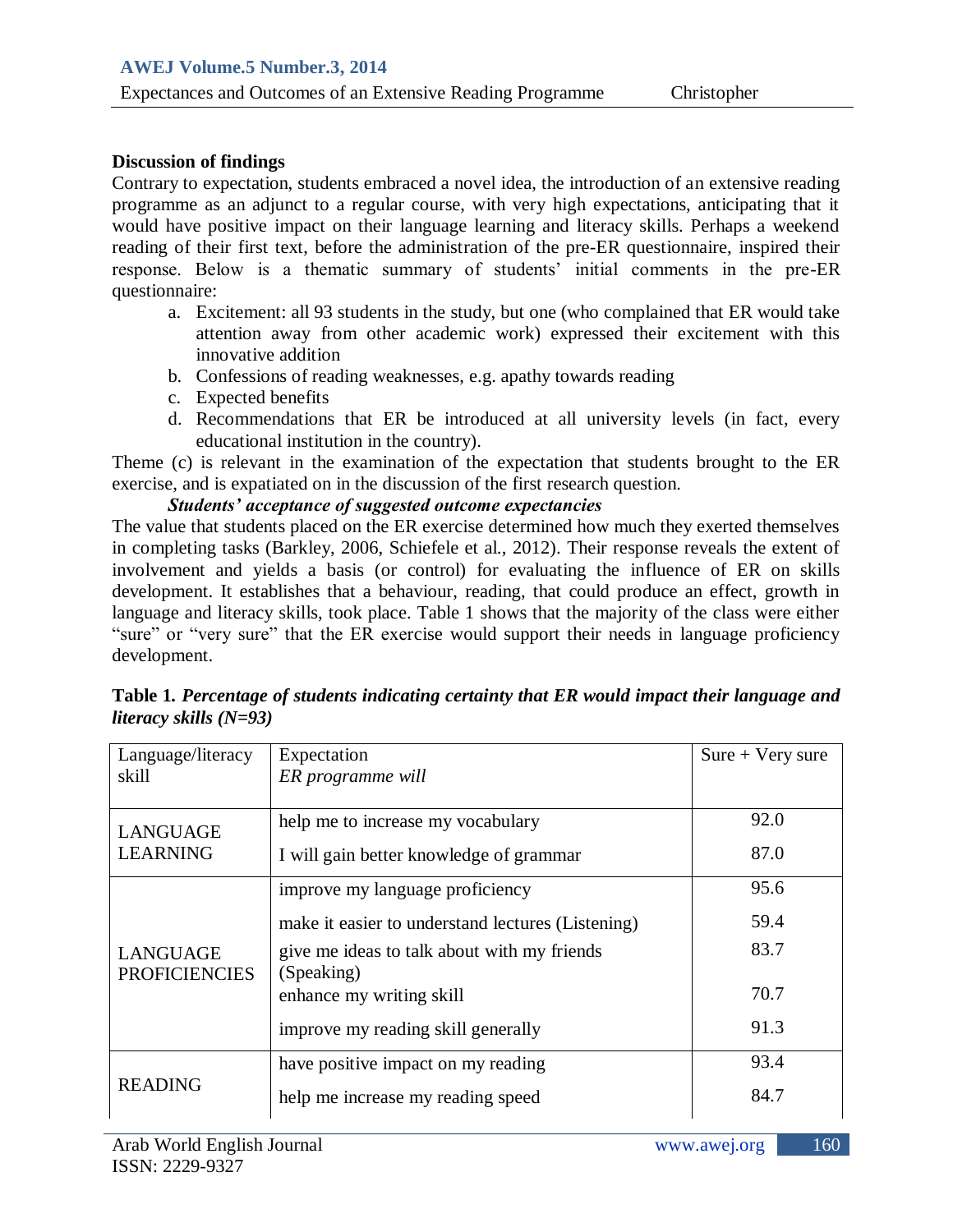| Expectances and Outcomes of an Extensive Reading Programme | Christopher                             |      |
|------------------------------------------------------------|-----------------------------------------|------|
|                                                            |                                         |      |
|                                                            | improve academic reading skill          | 83.3 |
|                                                            | help me overcome my dislike for reading | 47.2 |
| <b>AFFECT</b>                                              | I will be motivated to read more        | 80.2 |

Almost all the suggested outcome-expectancies were relevant to the majority of the class. It is noteworthy that about one half of the class (47.2%) were not favourably disposed to reading prior to the ER and hoped to achieve a behavioural change. Again, quite a large number of the students believed that ER could improve listening to lecture (59.4%). Further, free comments made by students in the questionnaire corroborate their desire to improve on the above features of language learning. Table 2 shows a summary of their comments.

|  | Table 2. Thematic analysis of students' comments on expected benefits of ER |
|--|-----------------------------------------------------------------------------|
|  |                                                                             |

|                                       | Frequency |       | Percentage (of   Need assessment |
|---------------------------------------|-----------|-------|----------------------------------|
| Theme                                 | $(N=75)$  | N)    |                                  |
| Reading skills                        |           |       | Reading<br>competence            |
| Skills improvement                    | 23        | 30.6  | improvement needs $=$            |
| Application of skills taught in class | 6         | 8.0   | 58.7%                            |
| Extensive/Recreational reading        | 19        | 25.2  |                                  |
| Intensive reading                     | 5         | 6.6   |                                  |
| Increase comprehension                | ◠         | 2.6   |                                  |
| Motivate reading                      | 13        | 17.3  |                                  |
| Language proficiency                  | 6         | 8.0   | learning<br>Language             |
| Vocabulary development                | 18        | 24.0  | $needs = 32.0\%$                 |
| World view expansion                  | 7         | 9.3   | Other = $9.3\%$                  |
| <b>Total</b>                          | 97        | 100.0 |                                  |

<sup>1</sup>Note: The table represents only a summary of descriptive data and does not suggest agreement or disagreement. *Adapted from* Christopher (2012, p. 118)

In having the students predict what they could gain from the ER, the pre-ER questionnaire helped to engage them in the exercise. The data presented above suggest that the students were (or became) aware of their needs in language learning and acquisition of reading competence. Importantly, they wanted their problems solved. The post-ER questionnaire allowed the students to engage in a self-assessment of changes experienced in their areas of need.

*Assessing language and literacy skills improvement outcomes produced by ER* Table 3 reveals that students benefitted from ER in different domains of reading and language competence improvement.

**Table 3.** *Self-assessed outcomes produced by ER (N = 93)*

|                   | $Sure + very   Class mean   Index$ |      | for          |  |  |  |
|-------------------|------------------------------------|------|--------------|--|--|--|
|                   | sure of positive $\vert$ (Max = 5) |      | category     |  |  |  |
|                   | impact $(\% )$                     |      |              |  |  |  |
|                   |                                    |      | 78.4%        |  |  |  |
| Language learning | 80 7                               | 3.88 | Mean = $3.9$ |  |  |  |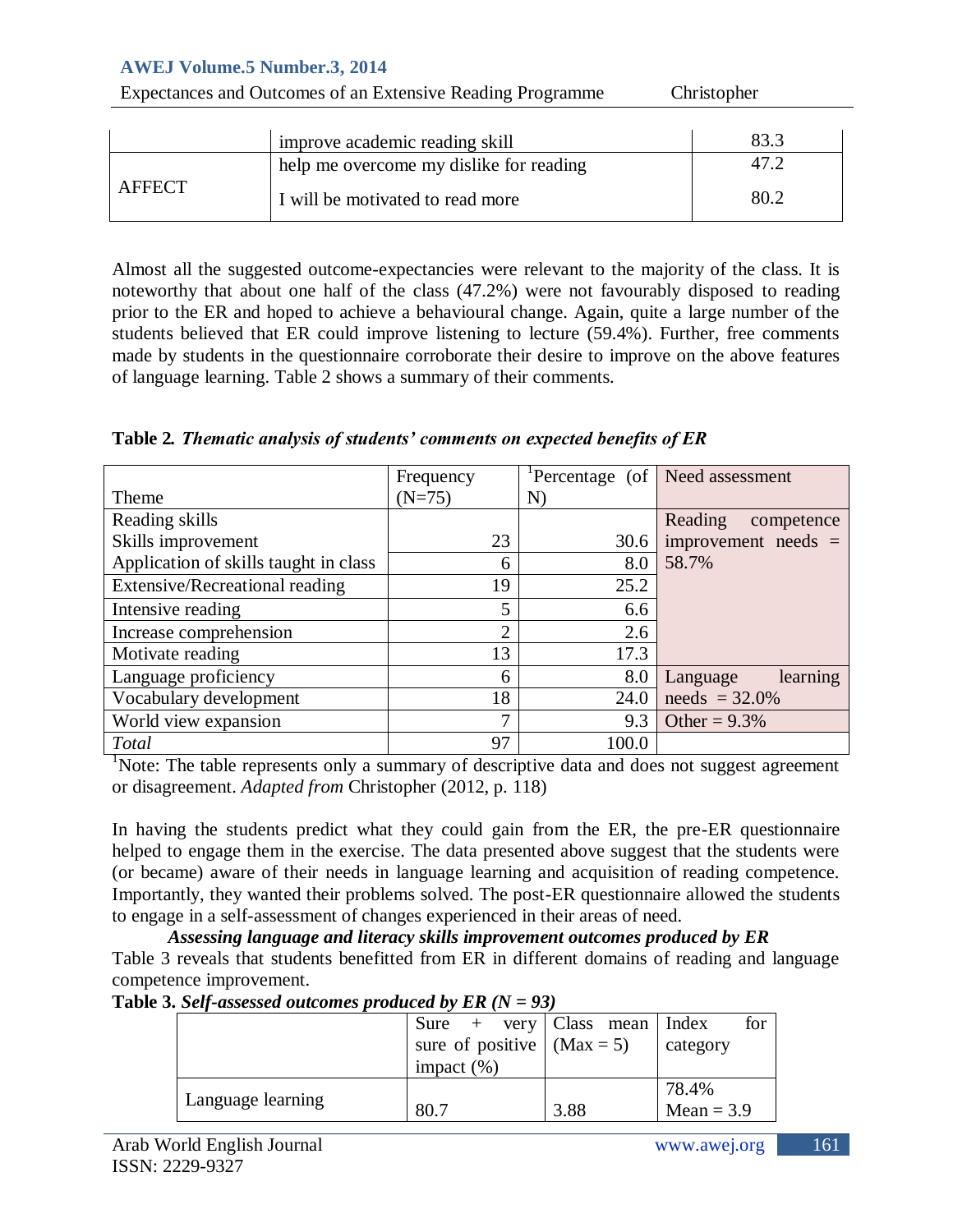| Expectances and Outcomes of an Extensive Reading Programme |  |  |  |
|------------------------------------------------------------|--|--|--|
|                                                            |  |  |  |

Christopher

| Grammar                | 76.0    | 3.89 |              |
|------------------------|---------|------|--------------|
| Vocabulary             |         |      |              |
| Language proficiencies |         |      |              |
| Improve language       |         |      |              |
| proficiency            | 80.6    | 3.83 |              |
| Listening              | 43.0    | 3.19 | 70.2%        |
| Speaking               | 86.1    | 4.10 | $Mean = 3.7$ |
| Writing                | 54.8    | 3.40 |              |
| Reading                | 87.1    | 3.95 |              |
| Reading                |         |      |              |
| Reading skill          | 90.3    | 4.10 | 79.9%        |
| Reading speed          | 72.1    | 3.89 | Mean $=$ 3.9 |
| Academic reading       | 77.4    | 3.76 |              |
| Affect (reading)       |         |      |              |
| Attitude               | $47.0*$ | 3.52 |              |
| Motivation             | 72.0    | 3.66 |              |

\*Not applicable = 33.3%. Some students did seem to have negative attitude towards reading prior to the ER.

Growth in reading competence (79.9%) shows the highest gains. It is particularly impressive that the majority (77.1%) of the students found extensive reading useful in the improvement of their academic reading. For one, this was the major goal of the supplementary ER exercise. Second, most Nigerian learners' attention is usually focused on reading academic materials exclusively for literacy growth.

A pre-ER comment by one of the students had predicted that ER would make this impact:

 "The extensive reading programme is a good programme which I like because it will help me improve my academic reading skills and the usage of language."

(Christopher, 2012, p. 122) [pre-ER]

Other comments by students give more insight on how ER supported academic reading:

- "And when a student is interested in reading anything readable, then learning becomes easier" [post-ER]
- "Any time I am reading other courses and I feel stuffed up, I just pick up my reader and go through a few pages. By the time I finish with this I'm able to read better and assimilate easier" (Christopher, 2012, p. 122) [pre-ER]

Obviously, reading extensively increases reading comprehension (Commeyras & Inyega, 2007, Schiefele et al., 2012). Moreover, ER motivated learners (72%) to read (e.g. Fredricks, 2012, Mahmood, 2011), and enabled 47% of the class to overcome their dislike of reading.

Again, the ER was salutary in language learning (78.4%), enabling most of the students to become more conversant with the grammar of the language (80.7%) and to extend their vocabulary (76%). By increasing meaningful interactions in the language, while reading and at literacy circles, the ER exercise impacted on growth in language skills proficiency, with Speaking (having ideas to talk about with friends) showing more gains (86.1%) than Listening (to lecture, 43%). The next section indicates the extent to which the outcomes produced compare with the expectancies.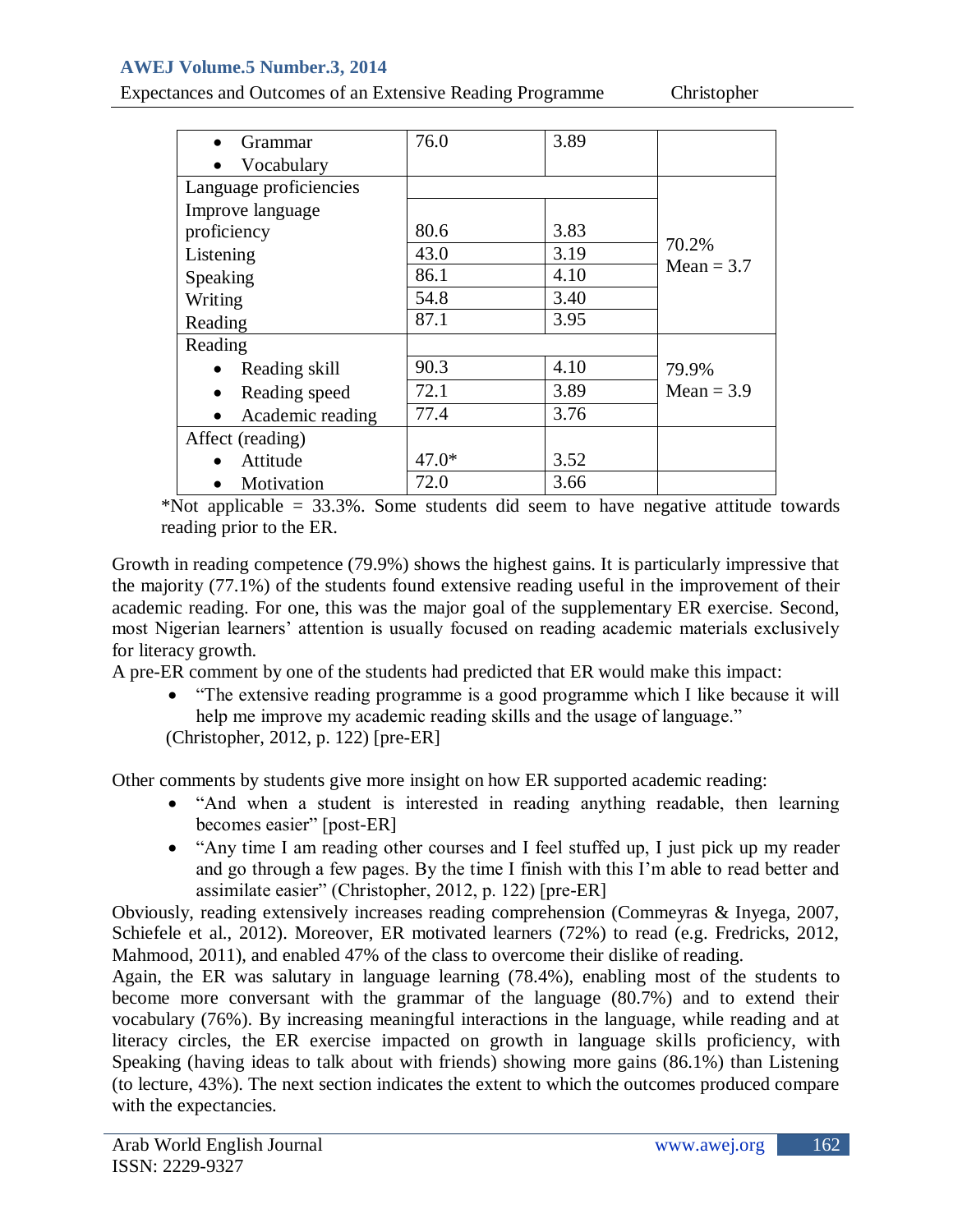| Expectances and Outcomes of an Extensive Reading Programme<br>Christopher |
|---------------------------------------------------------------------------|
|---------------------------------------------------------------------------|

## *Comparing outcomes produced with outcome expectancies*

Other than "Speaking," which shows a percentage outcome produced (86.1%) higher than the outcome expectancy (83.7%), the ER exercise did not meet the class expectation fully. Nonetheless, when the level of success is evaluated against targets, the picture looks impressive. Table 5 shows the level of achievement (percentage) of students' expectations from the ER. **Table 5.** *Percentage achievement of ER outcome expectations vs outcomes produced of ER* 

|                                    |                      | Sure $+$ very sure of positive | Percentage  |
|------------------------------------|----------------------|--------------------------------|-------------|
|                                    | impact of ER $(\% )$ |                                | achievement |
|                                    | Pre-ER               | Post-ER                        |             |
| Language learning                  |                      |                                |             |
| Grammar                            | 87.0                 | 80.7                           | 92.8        |
| Vocabulary                         | 92.2                 | 76.0                           | 82.4        |
| Language proficiencies             |                      |                                |             |
| language<br>Improve<br>proficiency | 95.6                 | 80.6                           | 84.3        |
| Listening                          | 59.4                 | 43.0                           | 72.4        |
| Speaking                           | 83.7                 | 86.1                           | 102.9       |
| Writing                            | 70.7                 | 54.8                           | 77.5        |
| Reading                            | 91.3                 | 87.1                           | 95.4        |
| Reading                            |                      |                                |             |
| Reading skill                      | 93.4                 | 90.3                           | 96.7        |
| Reading speed                      | 84.7                 | 72.1                           | 85.1        |
| Academic reading                   | 83.3                 | 77.4                           | 92.9        |
| Affect (reading)                   |                      |                                |             |
| Attitude                           | 47.2                 | $43.0*$                        | 91.1        |
| Motivation                         | 80.2                 | 72.0                           | 89.8        |

\*Not applicable: pre-ER =  $37\%$ ; post-ER =  $33.3\%$ 

The results in Table 5 indicate that the ER exercise significantly influenced improvement in language learning and literacy skills. Further computations reveal the percentages of students that noticed the impact of ER on various aspects of language and reading competences as:

- Language learning  $= 87.4\%$
- Language skills proficiency  $= 87.7\%$
- Reading skills growth  $= 91.7\%$
- Affect improvement  $= 91.1\%$

The findings imply that students' overall performance in reading comprehension and academic achievement should improve as they become better readers and writers.

## *Relation between expectancy-value motivation and outcome produced*

People with high expectancy-value beliefs tend to benefit more from a programme of activities than those with low values, because they are usually better prepared to confront and complete tasks (Barkley, 2006, Bandura, 1997, Zimmerman, 1997). However, experience during ER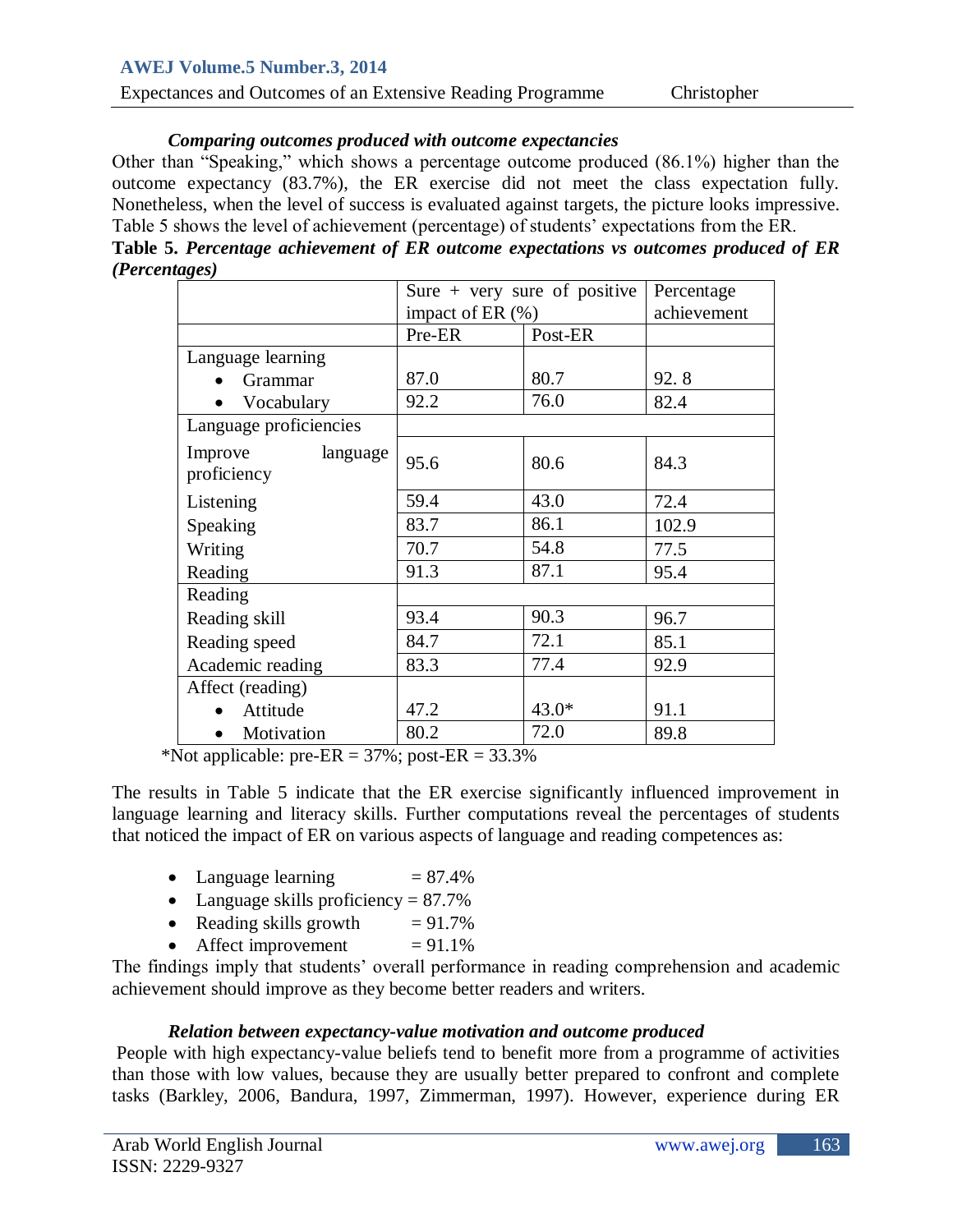activities may contribute to the affect domain positively, leading to those with low self-efficacy and motivation at the outset to produce desired results.

To explore a possible relationship between the value (outcome expectancies) that the students placed on the ER exercise and outcomes produced, the post-ER self-assessment in Reading and Writing skills for the students with high expectation at the beginning of the exercise were analysed. Of 84 students that had high expectation on reading improvement, 72 or 85.7% attained a high outcome, while in writing only 61.5% indicated attaining a high outcome.

The above confirmation of the importance of self-efficacy – narrowly operationalised here as students expectation to achieve good outcome – notwithstanding, further analysis indicate that those students with low expectation values did not necessarily achieve low outcome. Tables 6 and 7 show the dynamics in response for the entire group.

**Table 6.** *Cross-tabulation of expectation (Pre-ER in March) & outcome (Post-ER in June) of ER impact on Reading skill*

| Period                          | Reading programme improved general reading skill (June) |                 |                     |    |  |
|---------------------------------|---------------------------------------------------------|-----------------|---------------------|----|--|
|                                 |                                                         | Not so sure $+$ | Sure + Very   Total |    |  |
|                                 |                                                         | Don't know      | sure                |    |  |
| Reading                         | programme   Not so sure +                               |                 |                     |    |  |
| will improve general Don't know |                                                         |                 |                     |    |  |
| reading skill (March)           | Sure $+$ Very                                           | -12             | 72                  | 84 |  |
|                                 | sure                                                    |                 |                     |    |  |
|                                 | Total                                                   | 12              | 80                  | 92 |  |

Table 6 shows that all eight (8) students who did not expect ER to make impact on their general reading skill found that it did, but 12 with high expectation did not find ER helpful in improving that skill. Nonetheless, these constitute only 14% of the 84 students who were positive that ER would influence their growth in general reading skill. A similar pattern occurred in writing skill improvement for both the Low and High groups as Table 7 indicates.

**Table 7.** *ER impact on Writing skill: Cross-tabulation of expectation (Pre-ER = March) & outcome (Post-ER =June)*

| Period             |                    | Reading programme improved writing skill (June) |               |           |  |  |
|--------------------|--------------------|-------------------------------------------------|---------------|-----------|--|--|
| Reading            |                    | Not so sure $+$                                 | $Sure + Very$ | Total     |  |  |
| will<br>programme  |                    | Don't know                                      | sure          |           |  |  |
| writing<br>improve | Not so sure $+$ 17 |                                                 | $10(58.8\%)$  | 27 (100%) |  |  |
| skill (March)      | Don't know         |                                                 |               |           |  |  |
|                    | Very<br>Sure       | 25 (38.5%)                                      | 40            | 65 (100%) |  |  |
|                    | sure               |                                                 |               |           |  |  |
|                    | Total              | 42                                              | 50            | 92        |  |  |

Table 7 shows that 10 out of 17 students who did not expect ER to have a positive impact perceived that they achieved some growth in their writing skills, while 40 out of 65 who expected positive impact made expected gains. The less impressive outcome (when compared with that of Reading skill) may be attributed to a longer time required to observe the impact that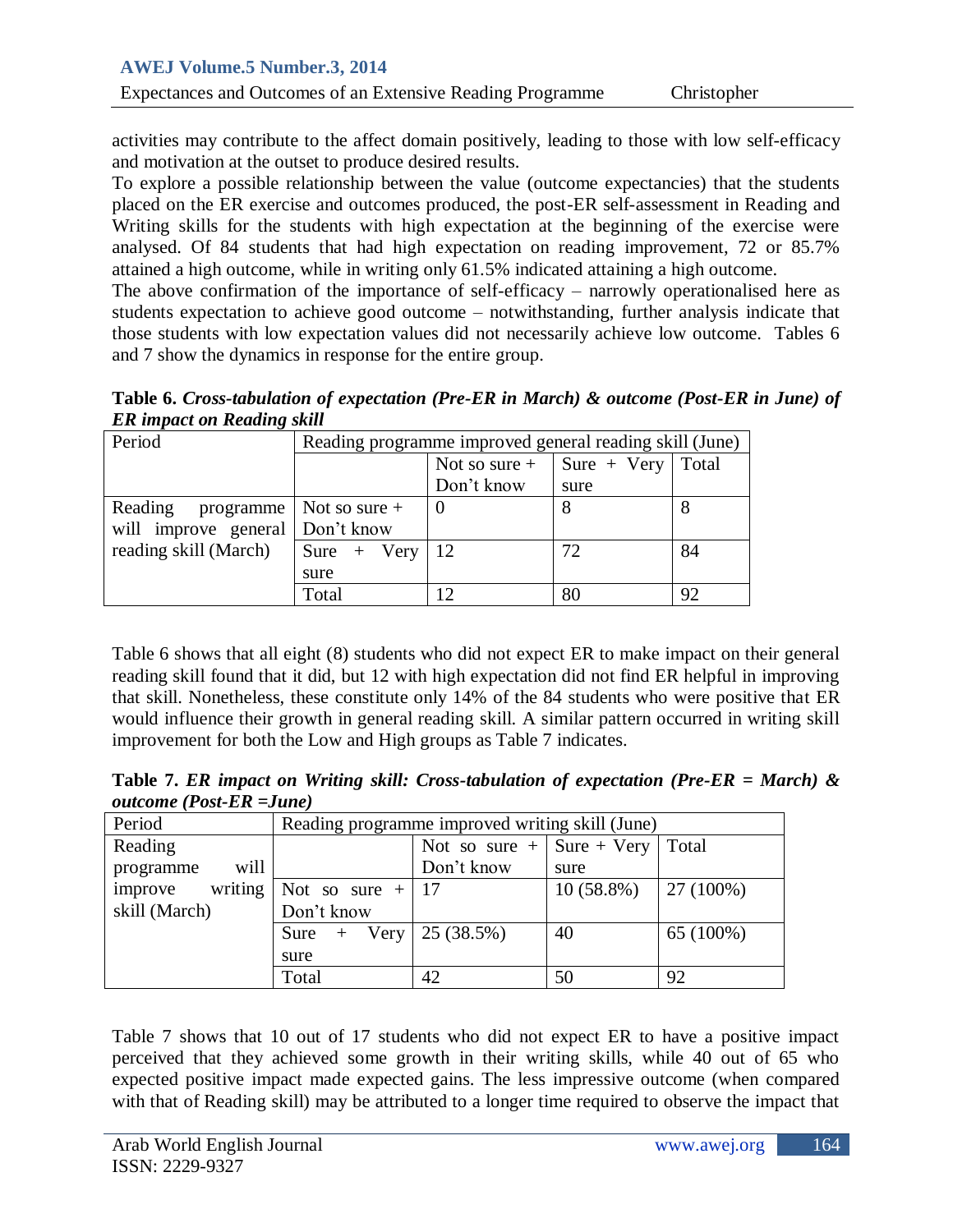extensive reading is bound to make on writing (Dupuy, 2006), particularly for students who may have failed to use writing as an integral part of their group contribution.

Taken together, these findings suggests that where low expectancy-value is observed gains could still be recorded, and that high expectancy-value among learners would not on its own ensure the achievement of expected outcome without external motivating input by a facilitator or other factors. Again, low self-efficacy or expectancy-value may not preclude a determination to engage and complete a task.

The motivation that students bring to a task or cultivate as they undertake series of activities could make a difference. Although this study did not specifically elicit students' motivation level at the outset of the ER exercise, their pre-ER expectation that the programme would motivate them to read more is taken as motivation to accomplish outcomes. The influence that this had on outcome produced is assessed by cross-tabulating post-ER Vocabulary increase and Academic reading improvement achieved with pre-ER motivation (as explained above).

Almost all the participants (94.6% in March and 96.6% in June) had indicated that they wished to acquire more vocabulary so they could use more words in their communication. This therefore seems an important aspect of language learning and reading to the students. At the beginning of the ER exercise, 92.2% believed that they would increase their vocabulary, but at the end of the exercise, 76% claimed that they made substantial increase. Table 8 shows the relation between motivation levels and perception of success in vocabulary increase.

**Table 8***. Relation between anticipated ER influence on motivation (to read) and vocabulary acquisition outcome*

| Period             | ER helped to increase vocabulary (June) |                 |               |       |
|--------------------|-----------------------------------------|-----------------|---------------|-------|
|                    |                                         | Not so sure $+$ | $Sure + Very$ | Total |
| ER will increase   |                                         | Don't know      | sure          |       |
| motivation to read | Not so sure $+$                         |                 | 15            | 18    |
| (March)            | Don't know                              |                 |               |       |
|                    | $Sure + Very$                           | 18              | 55            | 73    |
|                    | sure                                    |                 |               |       |
|                    | Total                                   | 21              | 70            | 91    |

The table shows that a convergence (worked out as 63.7%) occurs were three students neither expected to be motivated nor made gains in vocabulary acquisition, and 55 of those who expected to be motivated made expected gains. On the other hand, 15 (83.3%) out of 18 students who were not sure that the ER exercise would increase their motivation to read (March) made gains in vocabulary acquisition, whereas 18 (24.7%) who believed they would be motivated did not make the required gains. Thus, although the relation between high motivation level and language learning (vocabulary acquisition) is significant  $-75%$  achievement of expectation – the results show that those with low motivation level also made gains. A similar outcome obtains in Academic reading skill.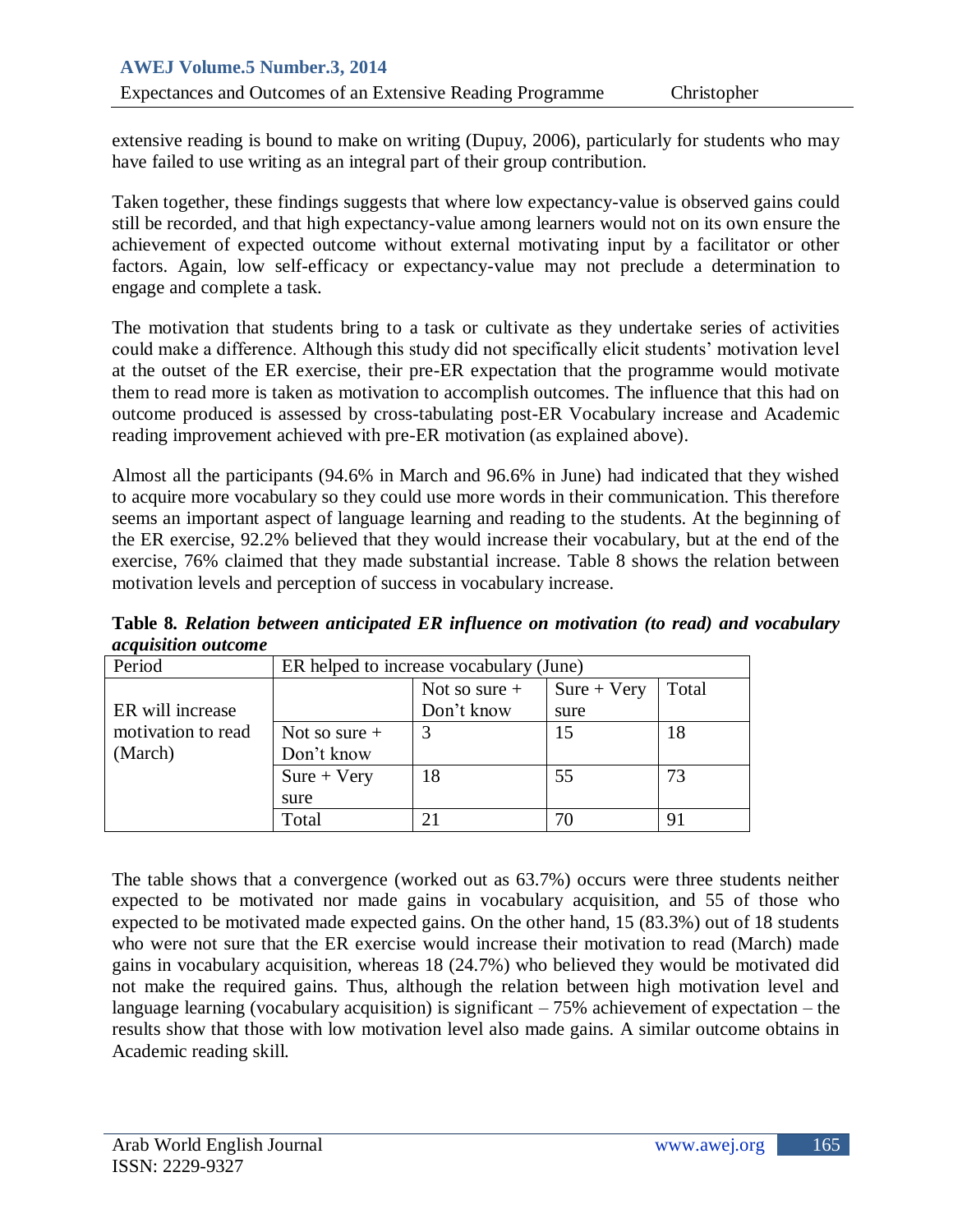| Period             | ER improved academic reading skill (June) |                             |      |       |
|--------------------|-------------------------------------------|-----------------------------|------|-------|
|                    |                                           | Not so sure $+$ Sure + Very |      | Total |
| ER will increase   |                                           | Don't know                  | sure |       |
| motivation to read | Not so sure $+$                           |                             |      | 18    |
| (March)            | Don't know                                |                             |      |       |
|                    | Sure $+$ Very                             | 18                          | 54   | 71    |
|                    | sure                                      |                             |      |       |
|                    | Total                                     | 25                          |      | 90    |

**Table 9.** *Relation between anticipated ER influences on motivation to read and Academic reading skills outcome*

Table 9 shows that students' expectation about ER and increase in motivation to read converged with Academic reading skills improvement achieved to a large extent (67.8% or  $7 + 54$ ). The difference is accounted for by 11 (12.2%) students who did not think they would be motivated to read, but experienced improvement, and 18 (20%) with an inverse relation in anticipation and realisation. It is noteworthy that 61% of those with low motivation anticipation (i.e. 11 out of 18) achieved academic reading improvement, while 24.4% of those with high motivation failed to experience academic reading improvement (or perceived that they did not).

These readings indicate that while students with low (intrinsic) motivation may actually take necessary actions, those highly intrinsically motivated at the outset of a programme may also require external motivation; or, that other factors could limit task performance and gains. Besides, other factors, such as a healthy scepticism at the outset of a programme, may account for low motivation expectation/score at the outset of an intervention.

## **Conclusion**

Many factors were at play during the execution of the ER, for example, the lecturer could not facilitate the programme as effectively as she had intended due to other duties. An unexpected semester break interrupted the fourth rotation of books. On the part of the students, academic assignments may have limited the extent to which they could read recreational texts for optimal participation in group discussions. Expectedly, the exercise would have been more tedious for students that were reading at low efficient level (over 60% assessed their reading effectiveness at or below average). Nonetheless, the results are very encouraging and show that ER is a welcome intervention in Nigerian learning situation. Although the outcome produced did not match (unanticipated) high expectations with which students embraced a modest extensive reading programme, the goal of the ER exercise was achieved, and ER is confirmed a veritable instrument for improving language and literacy competences.

The study findings reveal that the ER programme compensated for a low-print environment and mitigated apathy towards reading. It positively influenced reading attitude and motivation and improved language and literacy skills: fluency and accuracy. Thus, the study provides further evidence of the benefits of ER in second language learning situations. ER is relevant in higher education, and Nigerian students will benefit tremendously from ER programmes. ER is salutary to creating active readers, and reduces apathy towards reading when students participate in reading circles.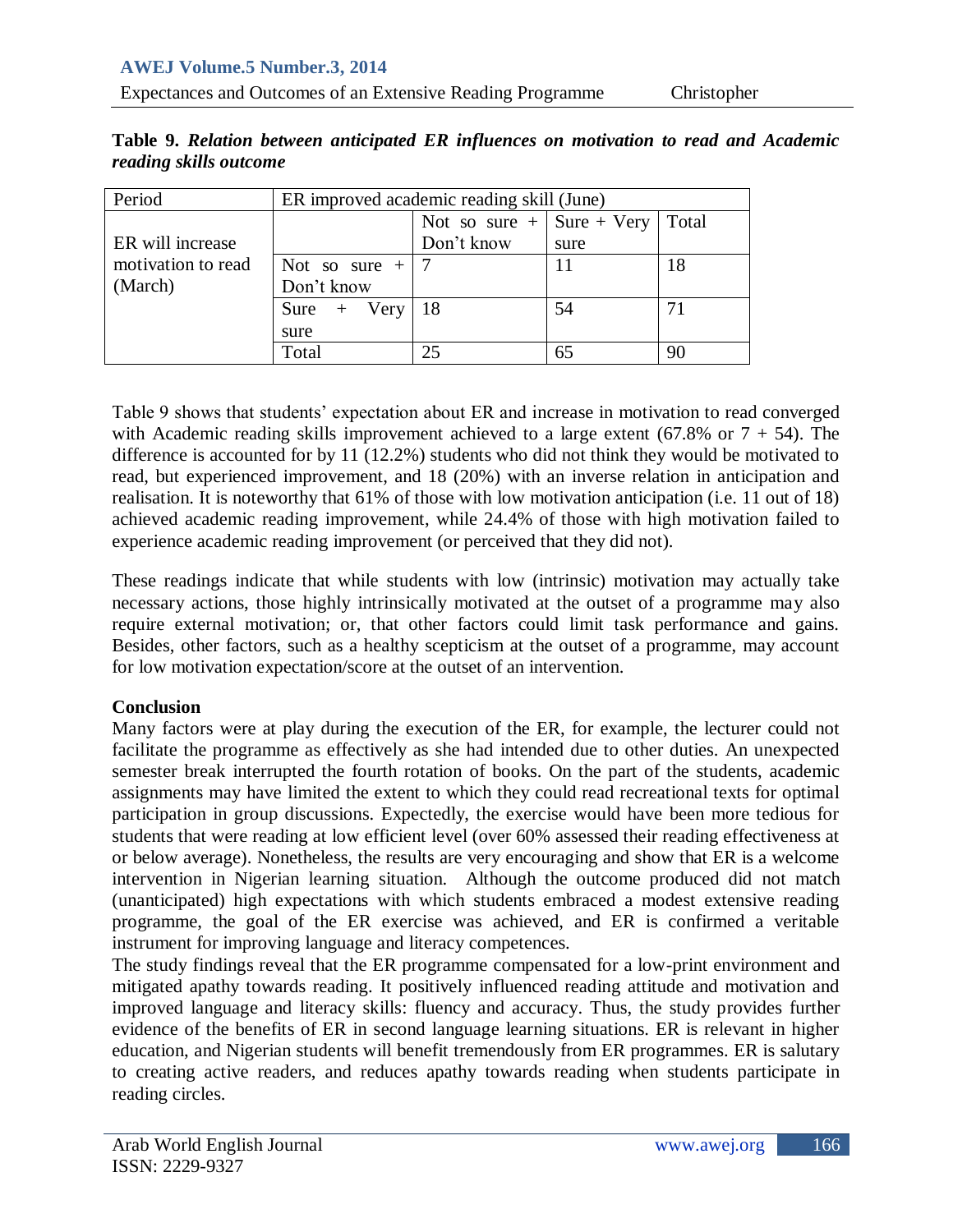#### Expectances and Outcomes of an Extensive Reading Programme Christopher

The administration of a pre-ER questionnaire may have raised students' consciousness on possible gains from the exercise. The expression of their expectation, quantitatively and qualitatively, may have helped the learners to concentrate on identified areas of need. Expectedly, ER increased language in-take, autonomy in language learning as well as collaborative learning. Observed behavioural changes among students indicate that they would carry over new understanding about reading beyond the programme period into academic studies and recreational reading. Since students' expectations were met, they should more readily indulge in independent extensive reading, and find confronting academic texts less daunting than was the case hitherto.

In confirming the expectancy-value theory, that individuals with outcome expectations would persistently complete tasks, the study also revealed that those who could have been adjudged as not possessing this prior energy also obtained good outcome, suggesting that it was not necessarily absent from the outset. It could also be that gratifications (outcomes) observed as students participated in the ER exercise elicited appropriate behaviours conducive to achieving required outcomes (uses and gratification theory). Again, the importance of collaborative learning in motivating learners cannot be ignored.

The gains of the ER, notwithstanding, questions abound. If students were aware that reading would improve their reading competence and language proficiency (pre-ER response), why did they not seek out materials to read? Many excuses could be advanced, such as a socio-cultural environment that does not support voluntary reading, a culture of reading for examination purposes exclusively, poor print environment, little or no literacy activities requiring reading, apparent "institutionalisation" of a no-reading culture (readers are often ridiculed) and poor foundation in reading development at lower educational levels. These factors may prove more significant reading deterrents than the incursion of the Internet and social media, which are often blamed for literacy failures that were already prevalent in the system before their advent. Reading and literacy improvement will take place when all factors in the reading environment are taken into consideration and reading materials and activities are readily available to the ordinary child/person.

#### **About the Author:**

**Nkechi M. Christopher**, PhD has presented at international conferences and published in reputable journals research papers on language teaching and literacy skills development. A book publishing professional, she also teaches communication studies and has solo and joint publications in both areas.

## **References**

- August, D., Carlo, M., Lively, T., McLaughlin, B., & Snow, C. (2006). Promoting the vocabulary growth of English learners. In T. A. Young & N. L. Hadaway (Eds.), *Supporting the Literacy Development of English Learners* (p. 96–112). Newark: International Reading Association.
- Bandura, A. (1997). Exercise of personal and collective efficacy in changing societies. In A. Bandura (ed.), *Self-efficacy in Changing Societies* (pp. 1–45), UK: Cambridge Press.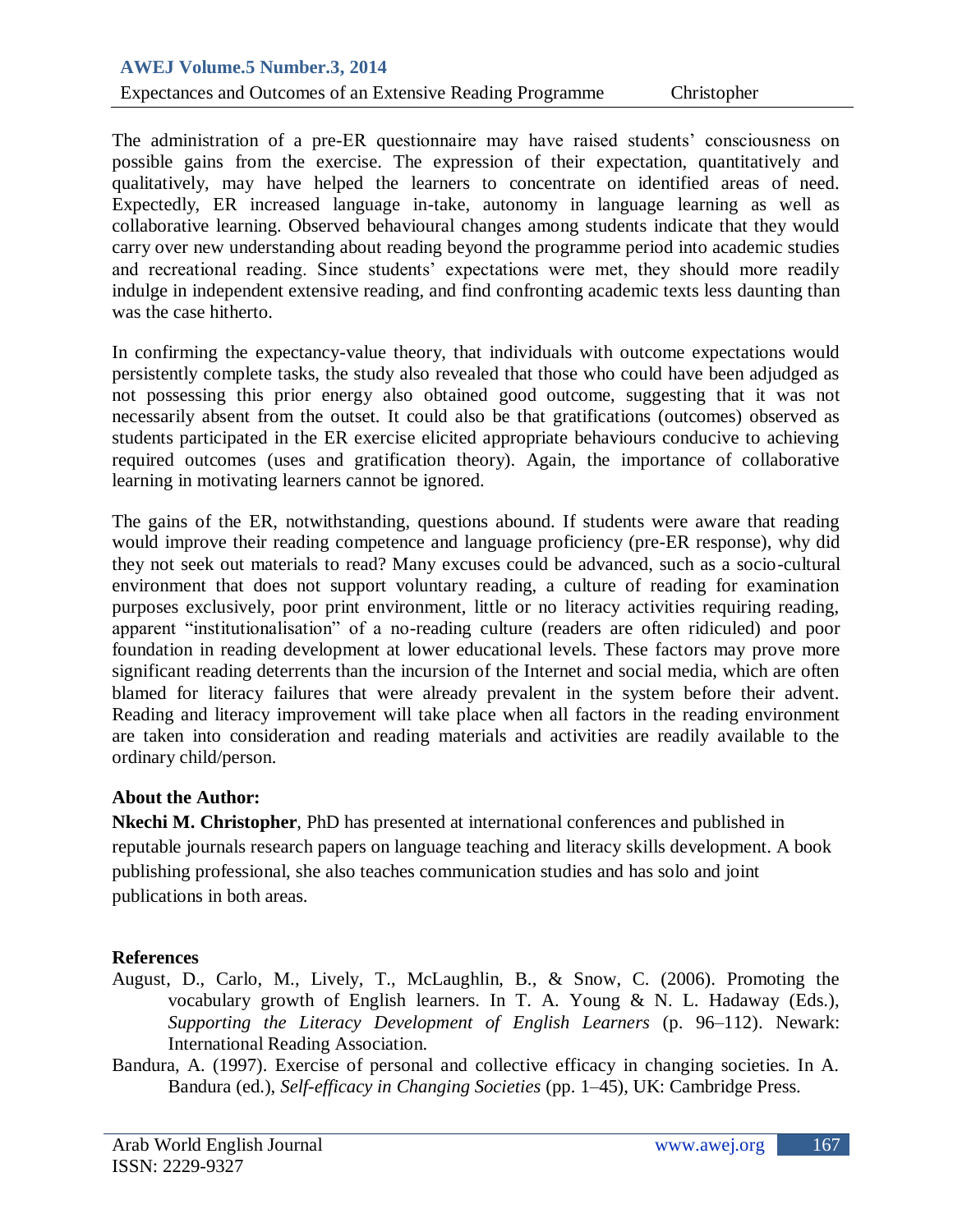Expectances and Outcomes of an Extensive Reading Programme Christopher

- Barkley, J. M. (2006). Reading education: Is self-efficacy important? *Reading Improvement*, *43*(4), 194 – 210.
- Blanton, W. E., Pilonieta, P., & Wood, K. D. (2007). In J. Lewis, & G. Moorman (Eds.), *Adolescent Literacy Instruction: Policies and Promising Practices* (p. 212–236). Newark: International Reading Association.
- Casey, H. K. (2008). Engaging the disengaged: Using learning clubs to motivate struggling adolescent readers and writers. *Journal of Adolescent and Adult Literacy*, *52*(4), 284– 294.
- Christopher, N. M. (2012). Extensive reading in tertiary institutions: Some students' views. In O. Emejulu, & I. Isiugo-Abanihe (Eds.), *Cross-disciplinary Perspectives in Literacy and Language Studies: Essays in Honour of Chukwuemeka Eze Onukaogu* (pp. 111–127). Owerri: Afrika-Link Books.
- Commeyras, M., & Inyega, H. N. (2007). An integrative review of teaching reading in Kenyan primary schools. *Reading Research Quarterly*, *42*(2), 258 –281.
- Coxhead, A. (2010). Grabbed early by vocabulary: Nation's ongoing contributions to vocabulary and reading in a foreign language. *Reading in a Foreign Language*, *22*(1), 1–14. Retrieved June 4 2013 from: www.nflrc.hawaii.edu/rfl/April2010/articles/coxhead.pdf
- Cummins, J. (2003). Reading and the bilingual student: Fact and fiction. In G. G. Garcia (Ed.), *English Learners: Reaching the Highest Level of English Literacy* (p. 2–33). Newark: International Reading Association.
- Day, R. (2011). Extensive reading: The background. In R. Day, J. Bassett, B. Bowler, S. Parminter, N. Bullard, M. Furr, N. Prentice, M. Mahmood, D. Stewart, & T. Robb (Eds.), *Bringing Extensive Reading into the Classroom* (pp. 10–21). Oxford: Oxford University Press.
- Dupuy, B. (2006). A writing/publishing project in a French class. *Academic Exchange Quarterly*, *10*(1), 75 Retrieved from http://www.questia.com
- ERF (2011). What is extensive reading? Retrieved February 6, 2014 from: http://keera.or.kr/keera\_resources/what-is-er/
- Ernst-Slavit, G., Carrison, C., & Spiesman-Laughlin, J. (2009). Creating opportunities for "grand conversations" among ELLs with literature circles. In J. Coppola, & E. V. Primas (Eds.), *One Classroom, Many Learners: Best Literacy Practices for Today's Multilingual Classrooms* (pp. 91–118). Newark: International Reading Association.
- Fredrick, L. (2012). The benefits and challenges of culturally responsive EFL critical literature circles. *Journal of Adolescent & Adult Literacy*, *55*(6), 494–504.
- Furr, M. (2011). Reading circles. In R. Day, J. Bassett, B. Bowler, S. Parminter, N. Bullard, M. Furr, N. Prentice, M. Mahmood, D. Stewart, & T. Robb (Eds.), *Bringing Extensive Reading into the Classroom* (pp. 63–73). Oxford: Oxford University Press.
- Heath, R. L. & Bryant, J. (2000). *Human Communication Theory and Research: Concepts, Contexts, and Challenges* (2nd edn.). Mahwah, NJ.: Lawrence Erlbaum Associates.
- Hootstein, E. W. (1994). Enhancing student motivation: Make learning interesting and relevant. *Education*, *114*(3), 475+. Retrieved from http://www.questia.com.
- Hirsh, D., & Nation P. (1992). What vocabulary size is needed to read unsimplified texts for pleasure. *Reading in a Foreign Language*, *8*(2), 689–696. Retrieved May 30, 2013 from: http://nflrc.hawaii.edu/Rfl/PastIssues/rfl82hirsh.pdf
- Klingner, J. K. & Edwards, P. A. (2006). Cultural considerations with response to intervention models. *RRQ*, *41*(1) 108–117.